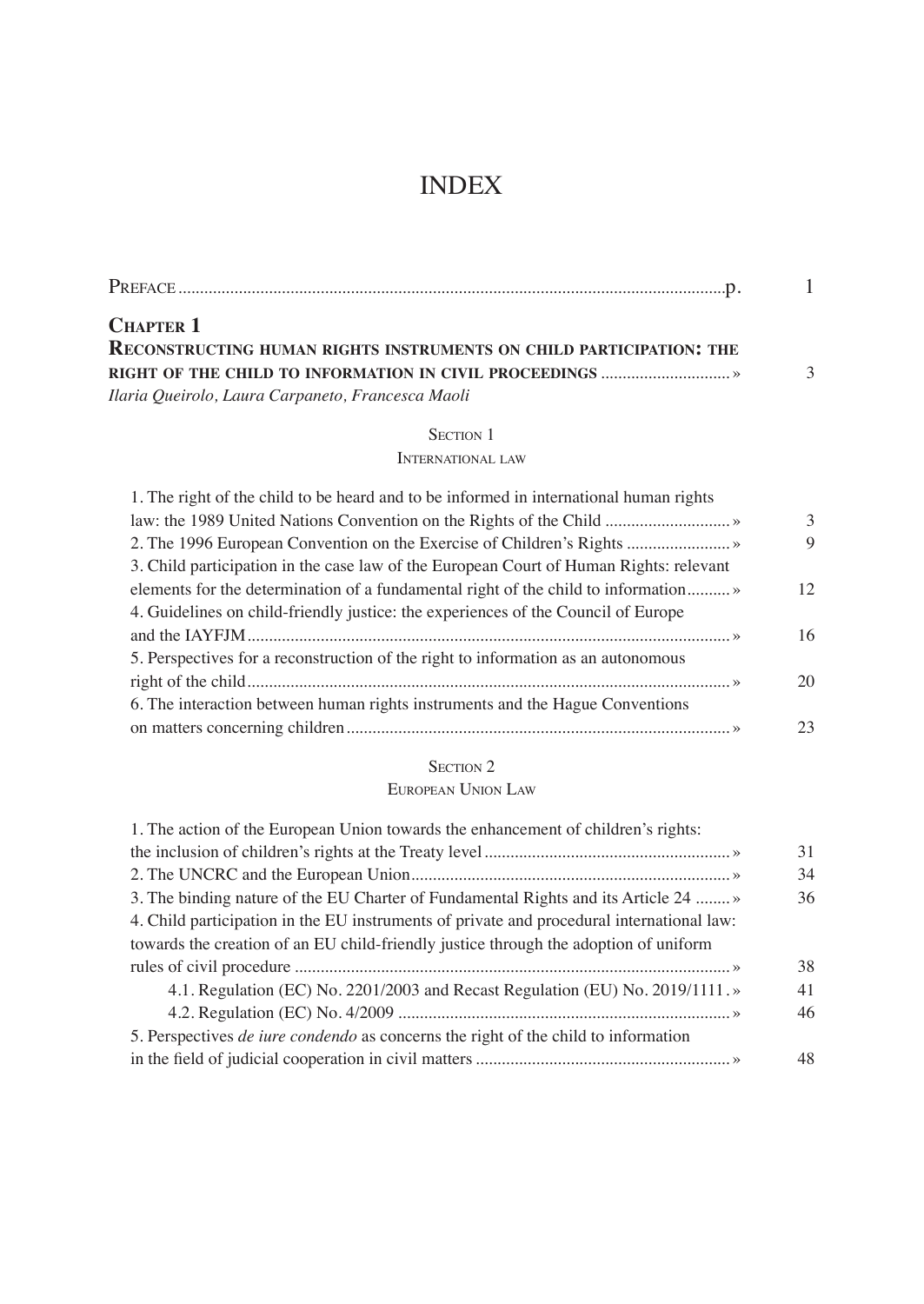## **Chapter 2**

| CUSTODY AND INTERNATIONAL CHILD ABDUCTION PROCEEDINGS IN BELGIUM:                                                                                                                                 |          |
|---------------------------------------------------------------------------------------------------------------------------------------------------------------------------------------------------|----------|
| HOW, WHEN, ABOUT WHAT AND BY WHOM SHOULD THE CHILD BE INFORMED?                                                                                                                                   |          |
| ON THE RIGHT OF THE CHILD TO RECEIVE ADEQUATE INFORMATION                                                                                                                                         | 53       |
| Tine Van Hof, Leontine Bruijnen, Sara Lembrechts                                                                                                                                                  |          |
|                                                                                                                                                                                                   | 54       |
|                                                                                                                                                                                                   | 55       |
|                                                                                                                                                                                                   | 55       |
| 2.2. Legal implications of the right to information in the context of justice                                                                                                                     | 57       |
|                                                                                                                                                                                                   | 60       |
|                                                                                                                                                                                                   | 61       |
|                                                                                                                                                                                                   | 63       |
| 4. The right to information during the proceedings and the role of the actors  »                                                                                                                  | 66       |
|                                                                                                                                                                                                   | 67       |
| 4.2. Second phase: between the first hearing of the family court                                                                                                                                  |          |
|                                                                                                                                                                                                   | 75       |
|                                                                                                                                                                                                   | 81       |
|                                                                                                                                                                                                   | 88       |
| CHILDREN'S RIGHT TO INFORMATION IN CIVIL PROCEEDINGS IN BULGARIA  »<br>Boriana Musseva, Vasil Pandov<br>1. The children's right to information as an essential component of the right to be heard | 91<br>91 |
| 2. The evolution of the right to be heard in the Bulgarian legal system:                                                                                                                          |          |
| legislative provisions concerning the right to participation of the child and the right                                                                                                           | 93       |
|                                                                                                                                                                                                   | 98       |
|                                                                                                                                                                                                   | 98       |
|                                                                                                                                                                                                   | 100      |
|                                                                                                                                                                                                   | 101      |
| 5. The effectivity of the hearing as dependent on the right to receive                                                                                                                            |          |
| adequate information: gaps and deficiency in the Bulgarian legal system  »                                                                                                                        | 103      |
|                                                                                                                                                                                                   | 104      |
|                                                                                                                                                                                                   | 125      |
|                                                                                                                                                                                                   |          |
| <b>CHAPTER 4</b><br>CHILDREN'S RIGHT TO INFORMATION IN CIVIL PROCEEDINGS IN FRANCE  »                                                                                                             | 127      |
| Samuel Fulli-Lemaire                                                                                                                                                                              |          |
| 1. Overview: the children's right to information in civil proceedings                                                                                                                             |          |
|                                                                                                                                                                                                   | 128      |
| 1.1. The involvement of children in civil proceedings and its implications  »                                                                                                                     | 128      |
|                                                                                                                                                                                                   | 129      |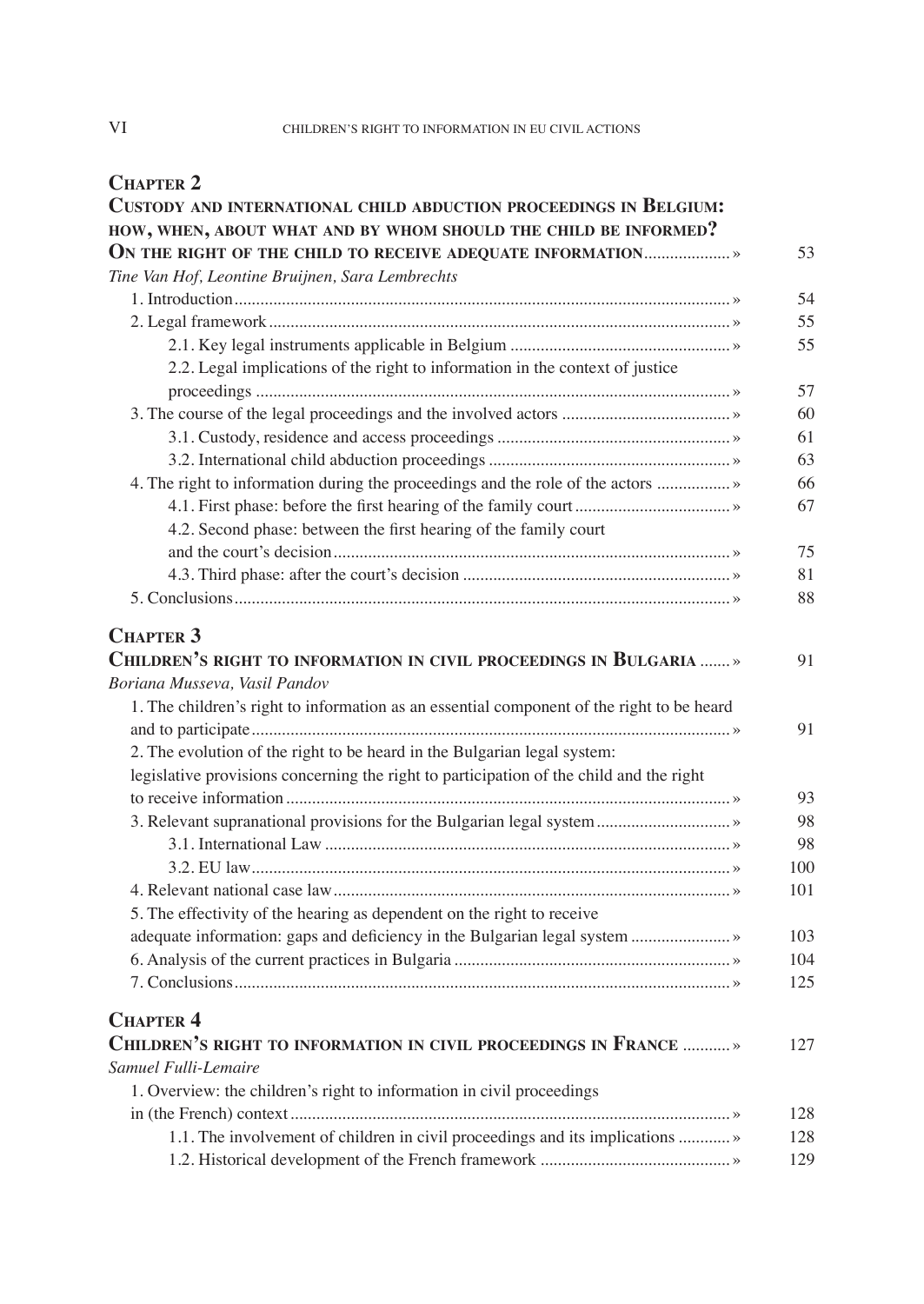| <b>INDEX</b> | VII |
|--------------|-----|
|              |     |

| 2. The French framework regarding the children's right to information                     |  |
|-------------------------------------------------------------------------------------------|--|
|                                                                                           |  |
|                                                                                           |  |
|                                                                                           |  |
|                                                                                           |  |
|                                                                                           |  |
|                                                                                           |  |
|                                                                                           |  |
|                                                                                           |  |
|                                                                                           |  |
|                                                                                           |  |
|                                                                                           |  |
|                                                                                           |  |
|                                                                                           |  |
| <b>CHAPTER 5</b>                                                                          |  |
| CHILDREN'S RIGHT TO INFORMATION IN CIVIL PROCEEDINGS IN ITALY  »                          |  |
| Francesco Pesce, Francesca Maoli, Roberta Bendinelli                                      |  |
|                                                                                           |  |
| 2. The children's right to information as an essential component of the right to be heard |  |
|                                                                                           |  |
| 3. The evolution of the right to be heard in the Italian legal system: legislative        |  |
| provisions concerning the right to participation of the child and the right to receive    |  |
|                                                                                           |  |
| 3.1. The child's right to be informed and heard in the Italian legal system:              |  |
|                                                                                           |  |
| 3.2. The relevant provisions contained in the Italian Code of Civil Procedure  »          |  |
|                                                                                           |  |
| 3.4. Provisions relating to the child's right to be informed outside judicial procee-     |  |
| 3.5. Protocols and guidelines adopted by civil courts and juvenile courts in Italy»       |  |
|                                                                                           |  |
|                                                                                           |  |
|                                                                                           |  |
|                                                                                           |  |
|                                                                                           |  |
|                                                                                           |  |
| 6. The effectivity of the hearing as dependent on the right to receive adequate           |  |
|                                                                                           |  |
|                                                                                           |  |
| 7.1. General section: The children's right to information in civil proceedings »          |  |
|                                                                                           |  |
|                                                                                           |  |
|                                                                                           |  |
|                                                                                           |  |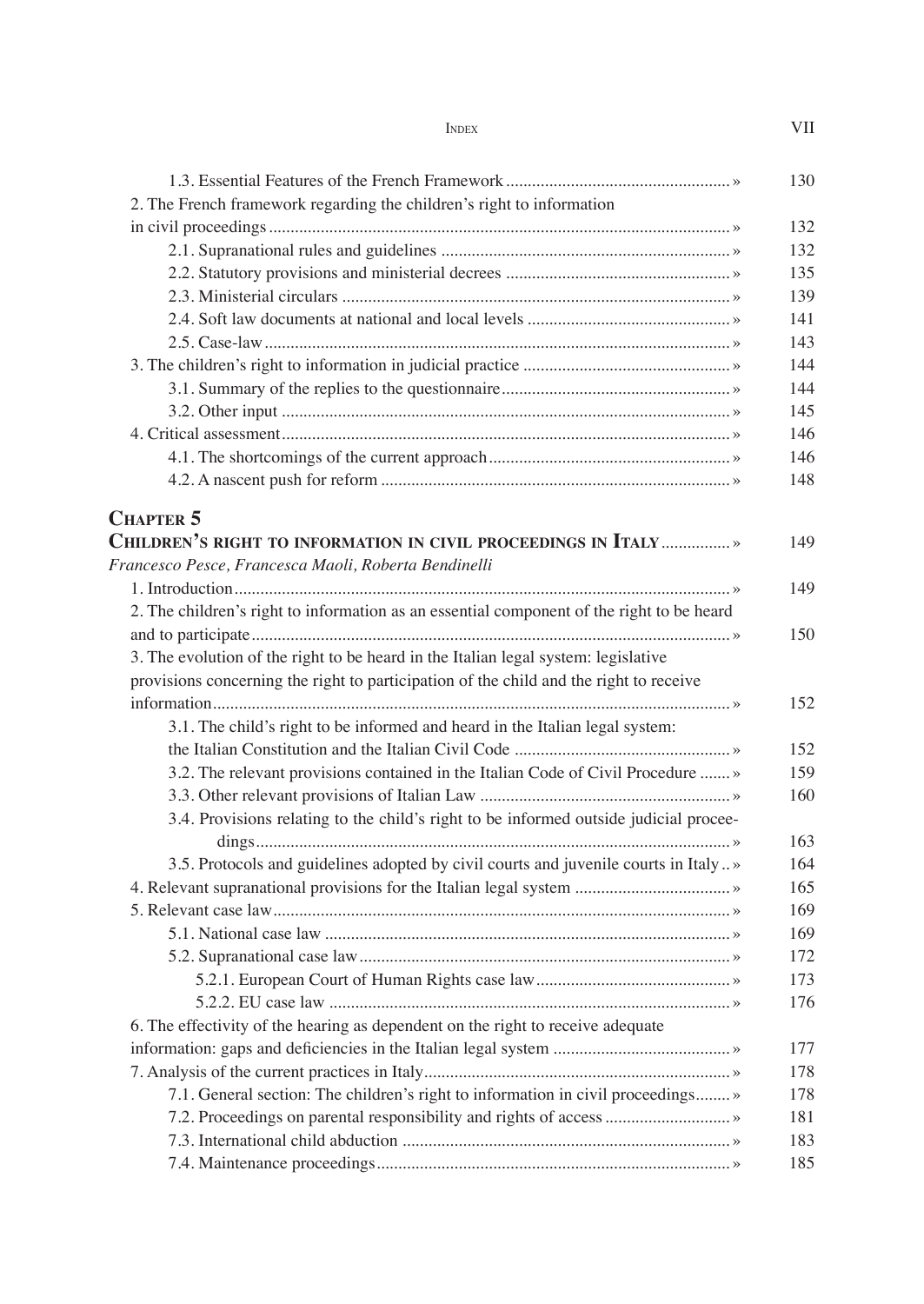| <b>CHAPTER 6</b>                                                                            |  |
|---------------------------------------------------------------------------------------------|--|
| CHILDREN'S RIGHT TO INFORMATION IN CIVIL PROCEEDINGS IN ITALY: THE                          |  |
| ROLE OF SERVICE PROVIDERS IN THE SOCIAL AND HEALTH CARE FIELD TO                            |  |
|                                                                                             |  |
| Daja Wenke                                                                                  |  |
|                                                                                             |  |
|                                                                                             |  |
| 3. The right to seek and access information: a fundamental right and procedural             |  |
|                                                                                             |  |
|                                                                                             |  |
| 3.2. The "participatory rights" and evolving capacities of the child»                       |  |
|                                                                                             |  |
| 3.4. Children as informed decision-makers and competent service users  »                    |  |
| 3.5. A trend towards evidence-based working methods and service tools                       |  |
|                                                                                             |  |
| 4. Informing children involved in civil proceedings: examples of service practice in Italy» |  |
| 4.1. Knowledge on the right to be heard and the right to information                        |  |
| 4.2. Professional experience in providing information to children involved                  |  |
|                                                                                             |  |
|                                                                                             |  |
|                                                                                             |  |
|                                                                                             |  |
| 4.6. Interagency and multidisciplinary cooperation for informing and hearing                |  |
|                                                                                             |  |
|                                                                                             |  |
|                                                                                             |  |
| <b>CHAPTER 7</b>                                                                            |  |
| CHILDREN'S RIGHT TO INFORMATION IN CIVIL PROCEEDINGS IN LATVIA »                            |  |
| Dana Rone                                                                                   |  |
|                                                                                             |  |
|                                                                                             |  |
|                                                                                             |  |
|                                                                                             |  |
| 3.2. Children's rights to be heard in custody and access rights cases  »                    |  |
| 3.3. Children's rights to be heard in determination of parentage cases  »                   |  |
| 3.4. Children's rights to be heard in cases regarding wrongful removal                      |  |
|                                                                                             |  |
| 3.5. Children's rights to be heard in administrative cases on termination                   |  |
|                                                                                             |  |

## VIII CHILDREN'S RIGHT TO INFORMATION IN EU CIVIL ACTIONS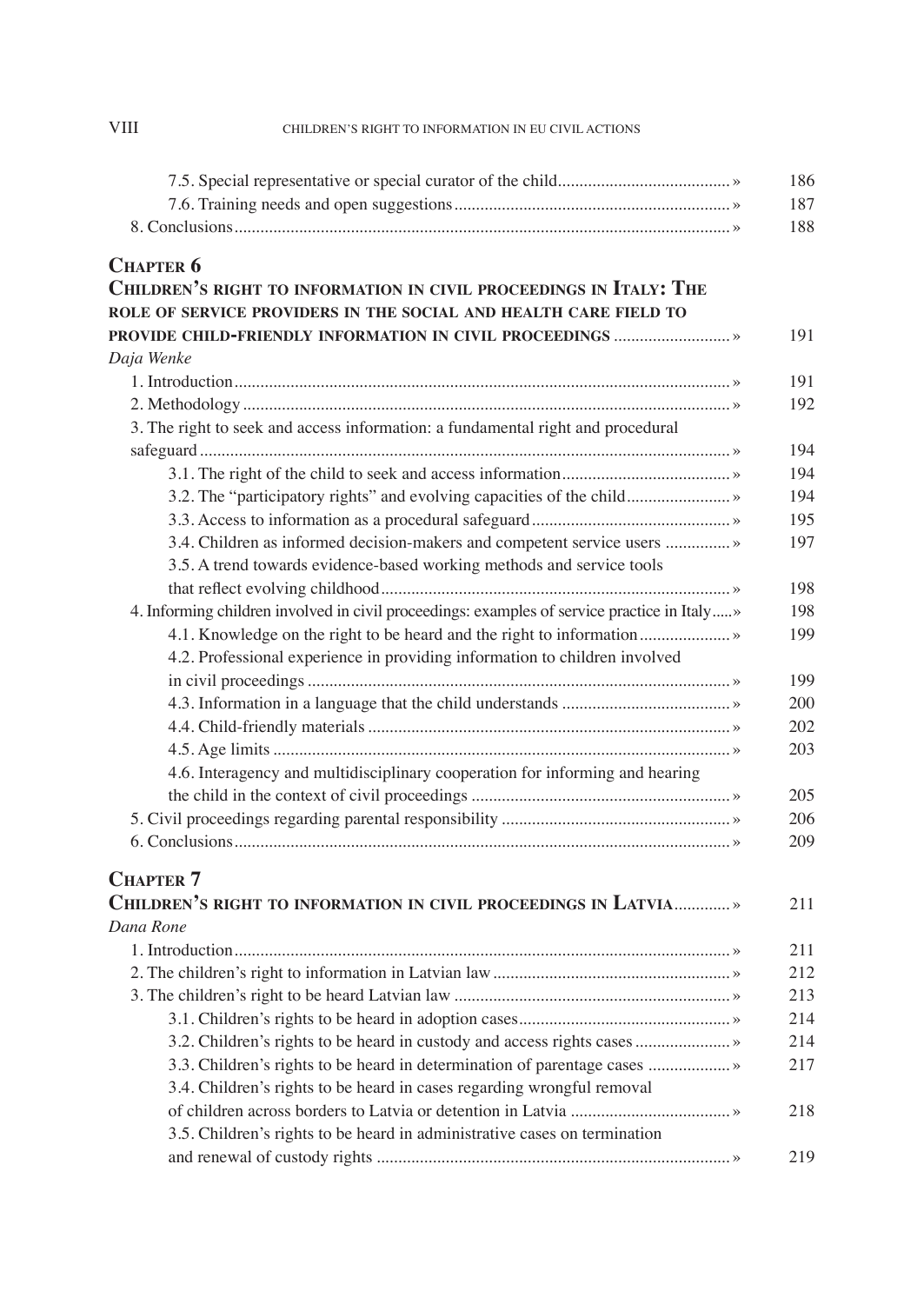| <b>INDEX</b> | IX |
|--------------|----|
|              |    |

|                                                                                         | 220 |
|-----------------------------------------------------------------------------------------|-----|
|                                                                                         | 224 |
|                                                                                         |     |
| <b>CHAPTER 8</b><br>CHILDREN'S RIGHT TO INFORMATION IN CIVIL PROCEEDINGS IN PORTUGAL  » | 233 |
| Geraldo Rocha Ribeiro                                                                   |     |
| 1. Children's right to information as an essential component of the right to be heard   |     |
|                                                                                         | 233 |
| 2. The evolution of the right to be heard in the Portuguese legal system: legislative   |     |
|                                                                                         | 237 |
|                                                                                         | 242 |
|                                                                                         | 242 |
|                                                                                         | 246 |
|                                                                                         | 248 |
|                                                                                         | 255 |
|                                                                                         | 255 |
|                                                                                         | 256 |
| 4. The effectivity of the hearing as dependent on the right to receive adequate         |     |
|                                                                                         | 256 |
|                                                                                         | 257 |
|                                                                                         | 257 |
|                                                                                         | 259 |
|                                                                                         | 259 |
|                                                                                         | 260 |
|                                                                                         | 260 |
|                                                                                         | 261 |
|                                                                                         |     |
| <b>CHAPTER 9</b>                                                                        |     |
| CHILDREN'S RIGHT TO INFORMATION IN CIVIL PROCEEDINGS IN SPAIN                           | 263 |
| Carlos Esplugues Mota, Pablo Quinzá Redondo, Maria González Marimón                     |     |
|                                                                                         | 263 |
| 2. Children's right to be informed as an essential component of the right to be heard   |     |
|                                                                                         | 265 |
| 2.1. The current situation of the right to be heard in the Spanish legal system:        |     |
|                                                                                         | 265 |
| 2.2. Relevant supranational provisions on minors for the Spanish legal system  »        | 271 |
|                                                                                         | 274 |
|                                                                                         | 274 |
| 3.2. This "need" to hear the minor does not constitute a duty for the judge             |     |
|                                                                                         | 275 |
| 3.3. The rejection to hear the minor has to be decided by the judge, but his/her        |     |
|                                                                                         | 276 |
|                                                                                         | 277 |
|                                                                                         | 277 |